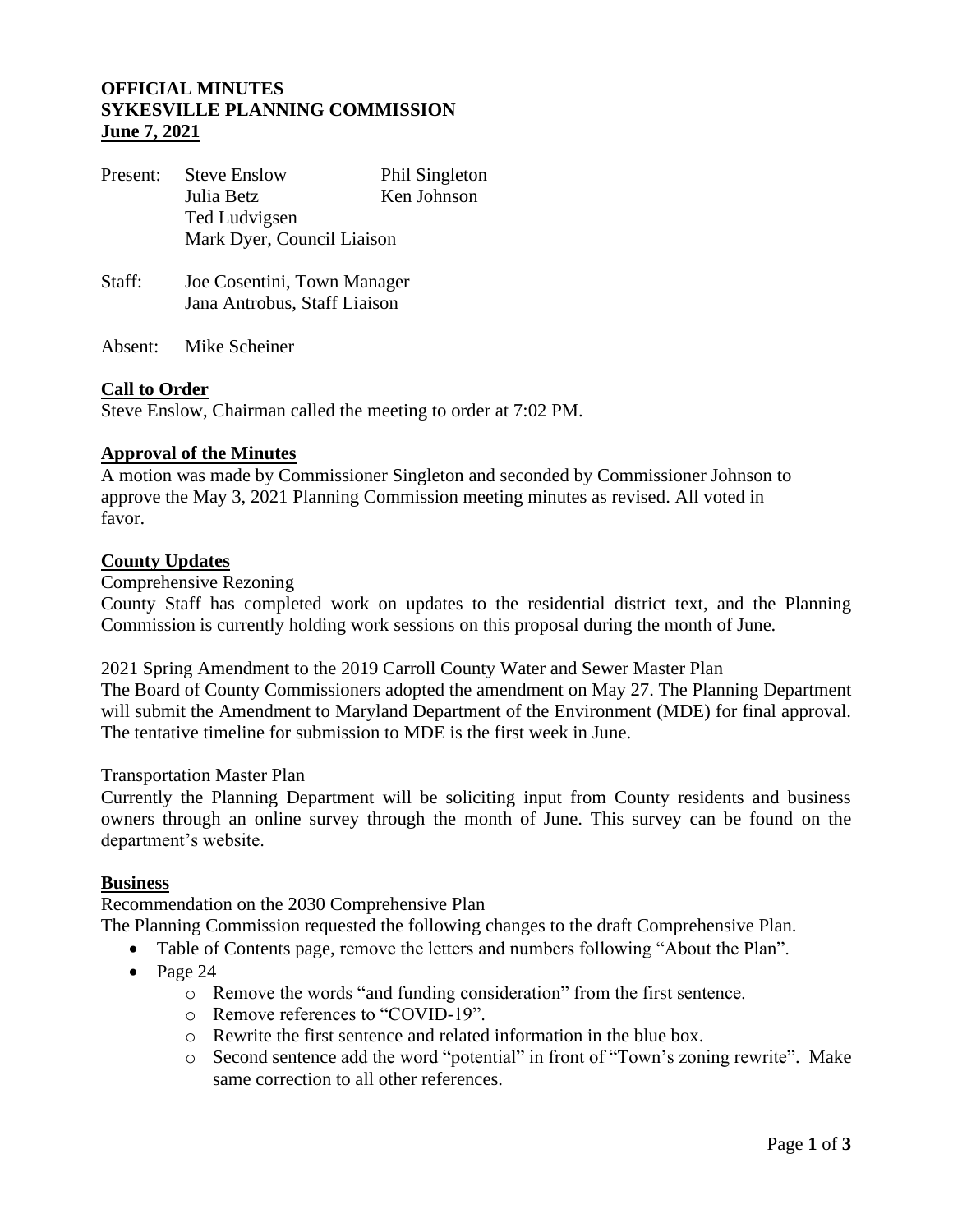# **OFFICIAL MINUTES SYKESVILLE PLANNING COMMISSION June 7, 2021**

- o Second paragraph, first sentence, remove the phrase "and not be locked into the existing…" to soften the language.
- o Second paragraph, fifth line, add the word "Comprehensive" in front of the word "Plan".
- Page 32, first sentence, correct the spelling of "Carroll".
- Page 42, second sentence, improve sentence structure.
- Page 61, second paragraph, correct the spelling of "its".
- Page 81, sixth bullet and the last sentence on the page needs a period.
- Page 90, change the word "intentional" to "intentionally".
- Page 93, in the last sentence add "the Sykesville Town" in front of "Council".
- Page 100, 3.5 add "Sykesville" under Lead's column.

### **Motion**

Commissioner Betz motioned and Commissioner Singleton seconded to recommend approval of the Vision 2030 Comprehensive Plan to the Town Council as amended with the list of revisions discussed. All voted in favor.

## **Town Updates**

## Schoolhouse Road Property Annexation

Currently going through the County process. On June 2 it was introduced to the County Planning Commission who had no comments. Most likely, it will be on the Sykesville Planning Commission's July 6 Agenda.

College Avenue Property (Stonehouse Restaurant)

Staff participated in a Development Review meeting with the County. The developers are working on the Site Plan.

#### Former Dunnrite Property

The property has been sold and a Board of Zoning Appeals Application was received in February requesting a variance for a reduction on the commercial requirement to allow for more residential. The residential request was denied. An application was also received by the Sykesville Historic District (HDC) for architectural approval. The HDC requested the applicant go before the Planning Commission for Site Plan approval first and determine the parking requirement.

Carroll County Utilities is in the design phase for wastewater repairs/upgrades to the existing infrastructure along Main Street with the hopes of only minimal impact to the downtown merchants. The Mayor and Town Council has requested a public meeting once the plans are complete and a start date has been set.

Council Chamber upgrades are ongoing that, once complete, will allow for live streaming of meetings to continue as we move back to holding them in person. Work is scheduled to be complete by mid-July.